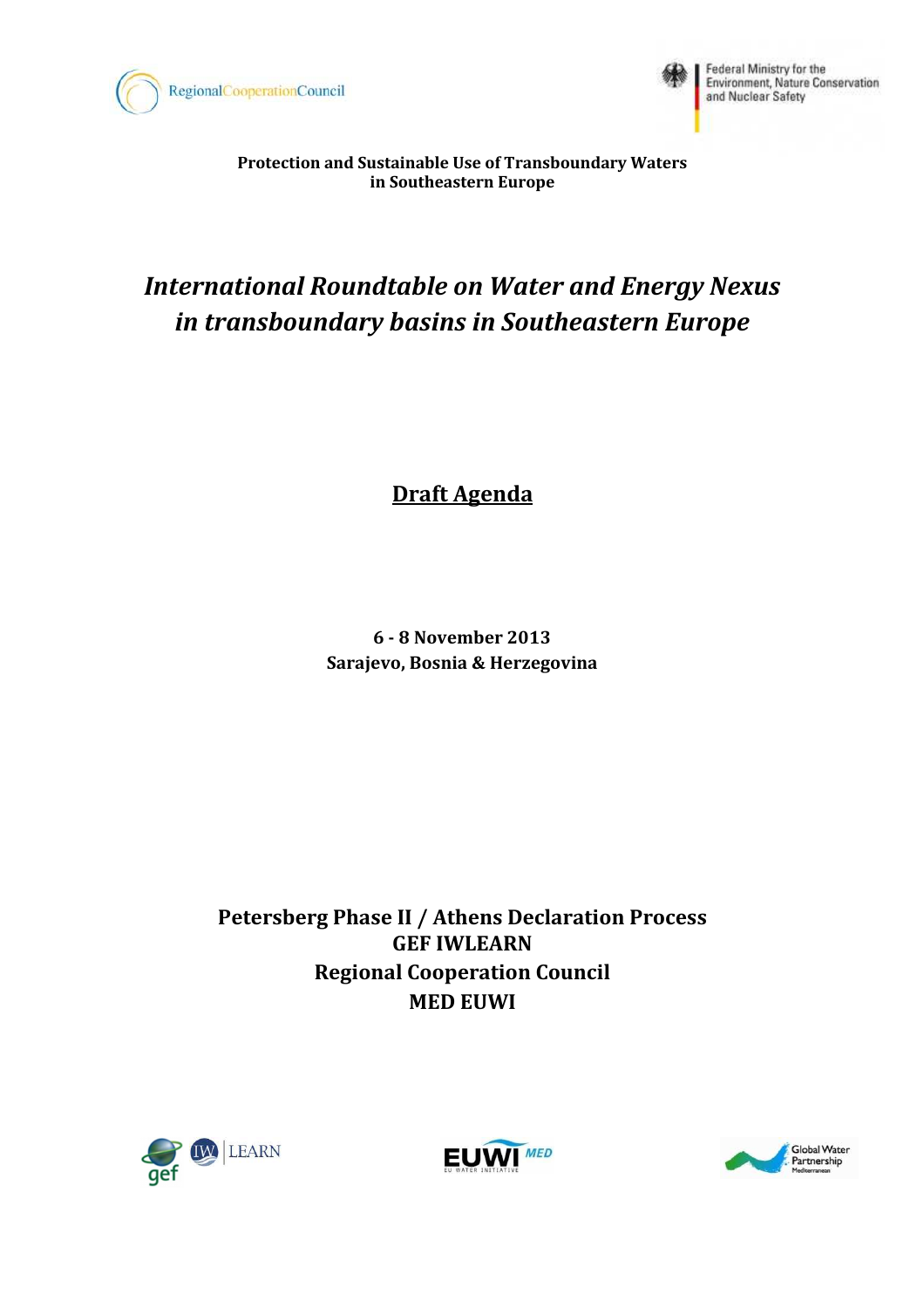**Chair**: Mr. Miroslav Kukobat, Head of Infrastructure and Energy Unit, Regional Cooperation Council (RCC) Secretariat

**Co-chair**: Mr. Fritz Holzwarth, Deputy Director General for Water Management, Federal Ministry of Environment, Nature Conservation and Nuclear Safety, Germany

**Rapporteur**: Mr. Michael Scoullos, Chairman, Global Water Partnership Mediterranean (GWP-Med)

## **6 November 2013 – Wednesday**

**12.15 – 13.00** *Registration - light lunch* 

#### **13.00 – 13.30 Welcome Address**

- *- Mr. Fritz Holzwarth, Deputy Director General for Water Management, Federal Ministry of Environment, Nature Conservation and Nuclear Safety, Germany*
- *- Mr. Gazmend Turdiu, Head of Expert Pool, RCC Secretariat*
- *- Mr. Mish Hamid, Project Manager, Global Environment Facility (GEF) International Waters Learning Exchange and Resource Network (IW:LEARN)*
- *- Mr. Michael Scoullos, Chairman, GWP-Med*

**13.30 – 13.45 Renewable Energy Acquis in the Energy Community – objectives for hydropower development until 2020 in Southeastern Europe** 

> *- Ms. Gabriela Cretu, Electricity and Renewable Energy Expert, Energy Community Secretariat*

**13.45 – 14.00 RCC Strategy and Work Programme 2014-2016 for energy and environment - importance for the SEE 2020 Strategy and links to IWRM** 

- *- Mr. Miroslav Kukobat, Head of Infrastructure and Energy Unit, RCC Secretariat*
- 14.00 14.15 *Coffee break*

## **14.15 – 17.00 SESSION 1: Water and Energy Nexus - Securing hydropower sustainability at the transboundary level**

A set of presentations will introduce issues related to hydropower production and sustainability. These will provide the baseline for and feed the discussions to follow during the Roundtable. Presentations will be followed by a panel discussion; the panel will interact with the participants.

*Moderator: Mr. Ales Bizjak, Senior Scientific Collaborator, Institute for Water, Slovenia* 

#### **1. Water resources management and hydropower production**

- *- Mr. Tarik Kupusovic, Director, Hydro-Engineering Institute Sarajevo, Bosnia and Herzegovina*
- **2. Opportunities for investment in hydropower in SEE** 
	- *- Mr. Dzenan Malovic, Associate Operations Officer, International Finance Corporation (IFC)*
- **3. Hydropower production in transboundary basins challenges and opportunities** 
	- *- Mr. Leo Penovic, Director of Sava Zagreb Development Programme, Power*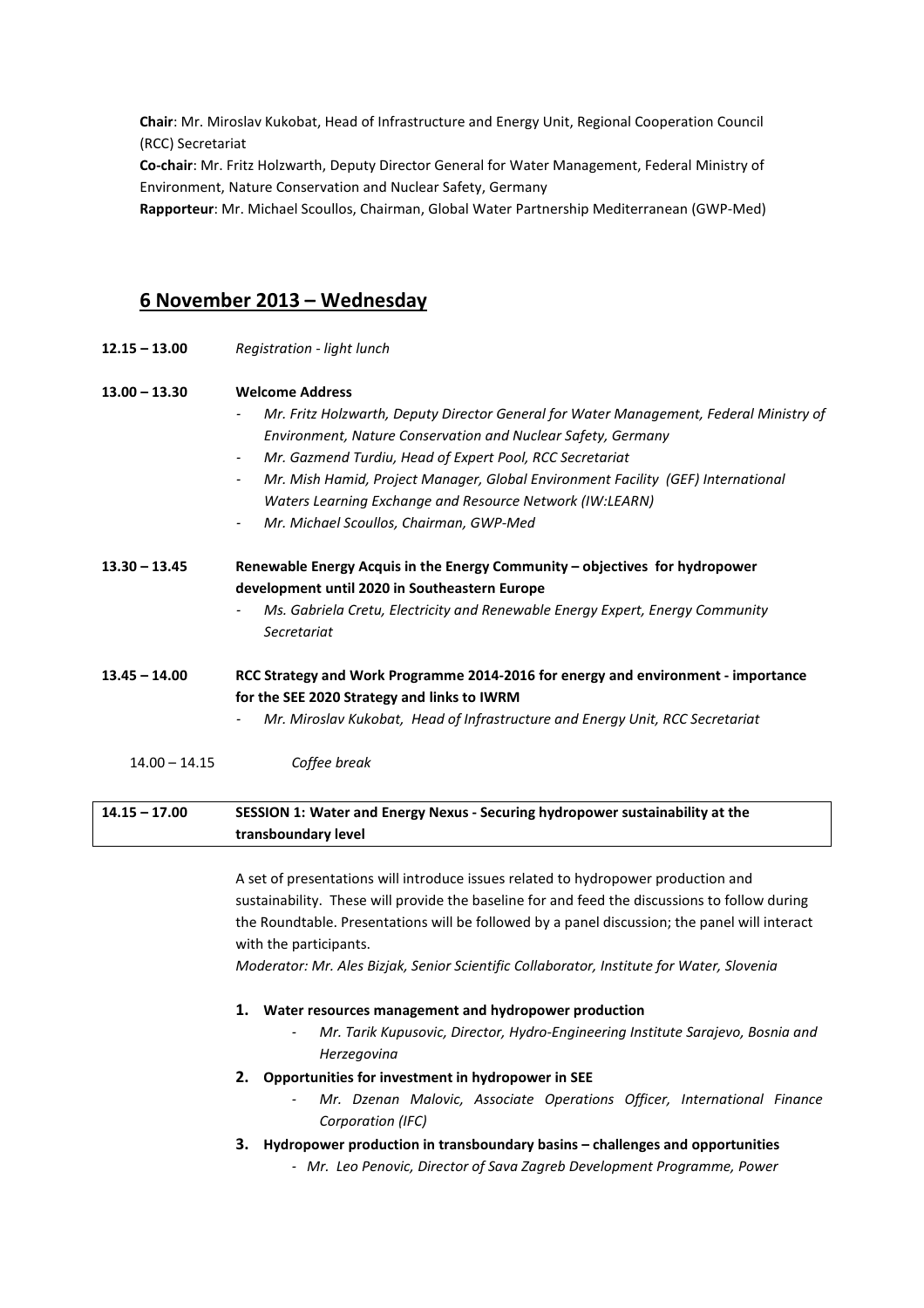*Company, Croatia* 

- *- Mr. Bogdan Barbic, Director of Sava River Hydropower Plants, Power Company, Slovenia*
- *- Mr. Hajrudin Dzafo, Head of Department for Renewable Energy Projects implementation, Project Manager of small hydro / wind power plants, Power Company, Bosnia and Herzegovina*
- **4. Guiding Principles on Sustainable Hydropower Development in the Danube Basin** 
	- *- Mr. Raimund Mair, Technical Expert River Basin Management, International Commission for the Protection of the Danube River (ICPDR)*
- **5. Fostering environmentally sustainable hydropower production** 
	- *- Ms. Angela Klauschen, Senior Freshwater Policy Officer, World Wildlife Fund (WWF)*

#### **Panel discussion**

*End of Day 1* 

*20.00 Evening Reception* 

## **7 November 2013 - Thursday**

**09.30 – 09.45 Recap of Day 1** 

**09.45 – 10.30 Keynote Presentation: The Water and Energy Nexus in transboundary basins of Southeastern Europe**  The keynote presentation will present the findings of a recent background study for the identification of the state, challenges and issues of Water and Energy Nexus in transboundary basins of SEE. *Moderator / Keynote presentation: Mr. Thomas Dworak, Consultant, Fresh-Thoughts Consulting GmbH* 

#### **Facilitated discussion**

**10.30 – 17.45 SESSION 2: Mapping the Water and Energy Security Nexus** 

 **10.30 – 13.15: Mapping the Water and Energy Security Nexus: the hydropower trade-offs**  During the first part of the Water and Energy Security Nexus mapping session, the participants will discuss in two working groups about different aspects of hydropower tradeoffs. The working groups will report back to the plenary – a discussion will follow.

#### **10.30 – 12.00: Facilitated discussion in 2 Working Groups:**

*-* **Theme 1 : Trade-offs between "Economy" and "Environment"**  The participants will discuss the trade-offs between hydropower development/ management and the environment. *Moderator: Ms. Angela Klauschen, Senior Freshwater Policy Officer, WWF*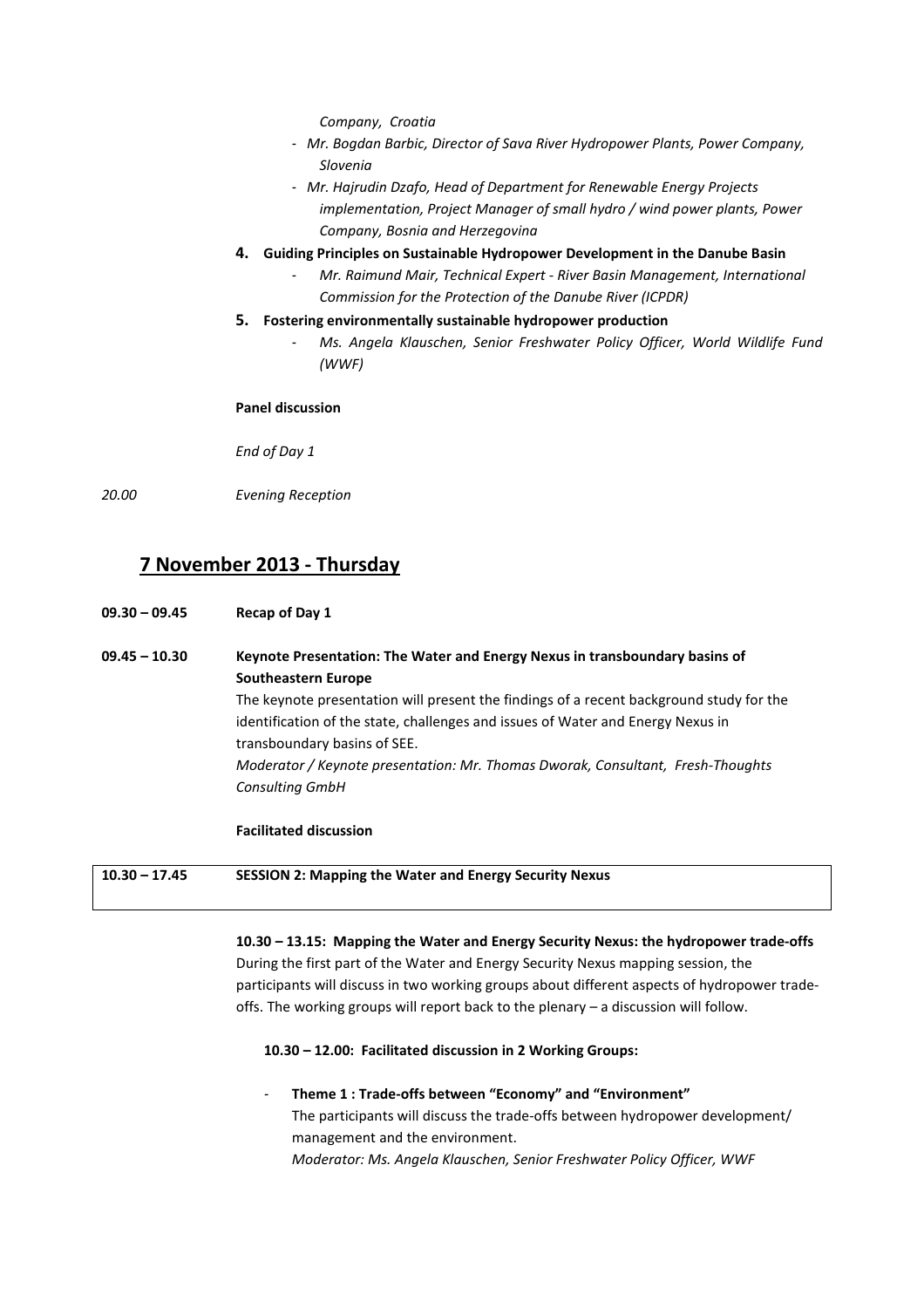#### *-* **Theme 2 Trade-offs between "Economy" and "Economy"**

The participants will discuss the trade-offs between hydropower development/ management and other economic activities using water resources. *Moderator: Mr. Thomas Stratenwerth, Head of Division "General, Fundamental, International and European Aspects of Water Management", Federal Ministry of Environment, Nature Conservation and Nuclear Safety, Germany*

12.00 – 12.15 *Coffee break* 

#### **12.15 – 13.15: Outcomes of the Working Groups - Discussion in plenary**

*Moderators: Mr. Thomas Stratenwerth and Ms. Angela Klauschen*

13.15 – 14:30 *Lunch* 

## **14.30 – 15.30: Mapping the Water and Energy Security Nexus: identifying benefits and mechanisms for sharing them**

During the second part of the Water and Energy Security Nexus mapping session, the participants will discuss about benefits and mechanisms for sharing them.

#### *Moderator / Introductory presentation:*

*- Mr. Dimitris Faloutsos, Programme Coordinator for Southeastern Europe, GWP-Med*

#### **Facilitated discussion**

15.30 – 16.00 *Coffee Break* 

 **16.00 – 16.45: Mapping the Water and Energy Security Nexus: identifying benefits and mechanisms for sharing them (continued)** 

## **16.45 – 18.00: Mapping the Nexus: identifying and characterizing the water-energy interdependencies (and beyond) in transboundary basins**

In this session, the approach to assessing water-energy inter-linkages under the UNECE Water Convention — considering also linkages to agriculture and the environment — will be presented for discussion. The methodology under preparation involves developing a conceptual picture of the Nexus, substantiating it with indicators and quantifying selected aspects.

## *Moderator: Mr. Dejan Komatina, Secretary, International Sava River Basin Commission (ISRBC)*

Presentations followed by plenary discussion:

- **1. Introduction to the assessment under the UNECE Water Convention** *- Ms. Annuka Lipponen, Environmental Affairs Officer, UNECE*
- *2. Methodology for assessing the Water-Food-Energy-Ecosystems Nexus in transboundary river basins* 
	- *- Mr. Manuel Welsch, Royal Institute of Technology (KTH), Sweden*

**Facilitated discussion**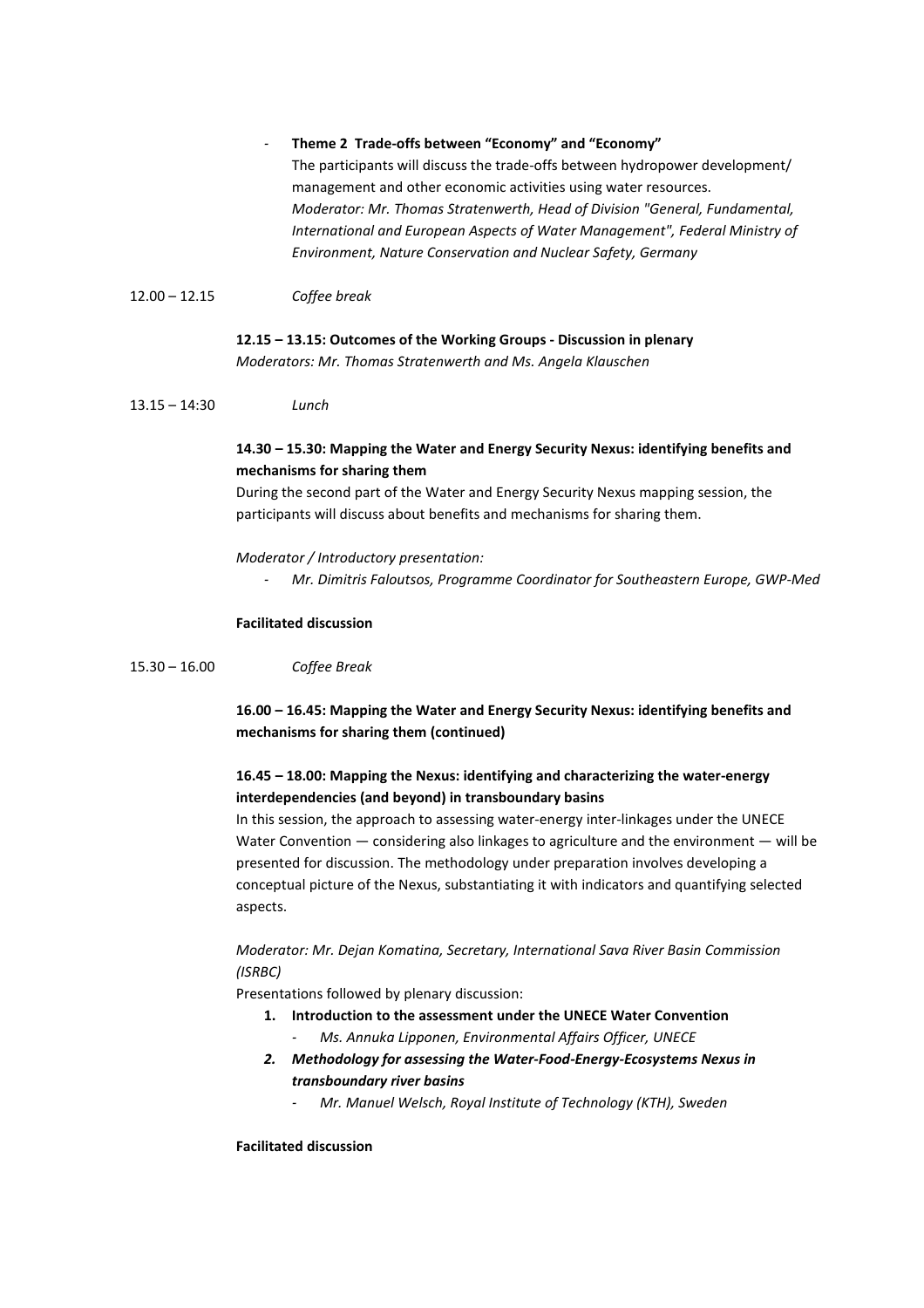**18.00 – 18.10 Wrap up of Day 2** 

*End of Day 2* 

## **8 November 2013- Friday**

**09.00 – 09.10 Recap of Day 2 09.10 – 11.00 SESSION 3: Addressing the trade-offs from hydropower** 

#### **1. Panel Discussion**

Panel discussion; the panel will respond to questions from and will interact with the participants.

- *- Moderator: Mr. Thomas Dworak, Consultant, Fresh-Thoughts Consulting GmbH*
- *- Mr. Thomas Stratenwerth, Head of Division "General, Fundamental, International and European Aspects of Water Management", Federal Ministry of Environment, Nature Conservation and Nuclear Safety, Germany*
- *- Mr. Dejan Komatina, Secretary, ISRBC (tbc)*
- *- Mr. Michael Scoullos,* Chairman, GWP-Med
- *- Mr. Tobias Salathe, Senior Advisor for Europe, Ramsar Convention Secretariat*
- *- Mr. Damir Mrden, Advisor, Agency for the Adriatic Sea Watershed Mostar, Bosnia & Herzegovina (tbc)*
- *- Mr. Hajrudin Dzafo, Head of Department for Renewable Energy Projects implementation, Project Manager of small hydro / wind power plants, Power Company, Bosnia and Herzegovina*

#### **2. Experiences from the field**

- *Mr. Tor Simon Pedersen, Senior Advisor, Ministry of Environment, Norway*
- *Mr. Peter Matt, Head of Engineering Services, Vorarlberger Illwerke AG*

## 11.00 – 11.15 *Coffee Break*

| $11.15 - 12.00$ | <b>SESSION 4: Outcomes and the way forward</b> |
|-----------------|------------------------------------------------|
|                 |                                                |

- *- Mr. Thomas Stratenwerth, Head of Division "General, Fundamental, International and European Aspects of Water Management", Federal Ministry of Environment, Nature Conservation and Nuclear Safety, Germany*
- *- Mr. Miroslav Kukobat, Head of Infrastructure and Energy Unit, RCC Secretariat*
- *- DG Energy, European Commission, (tbi)*
- *- Mr. Mish Hamid, Project Manager, GEF IW:LEARN*
- *- Prof. Michael Scoullos, Chairman, GWP-Med*

*End of the International Roundtable*